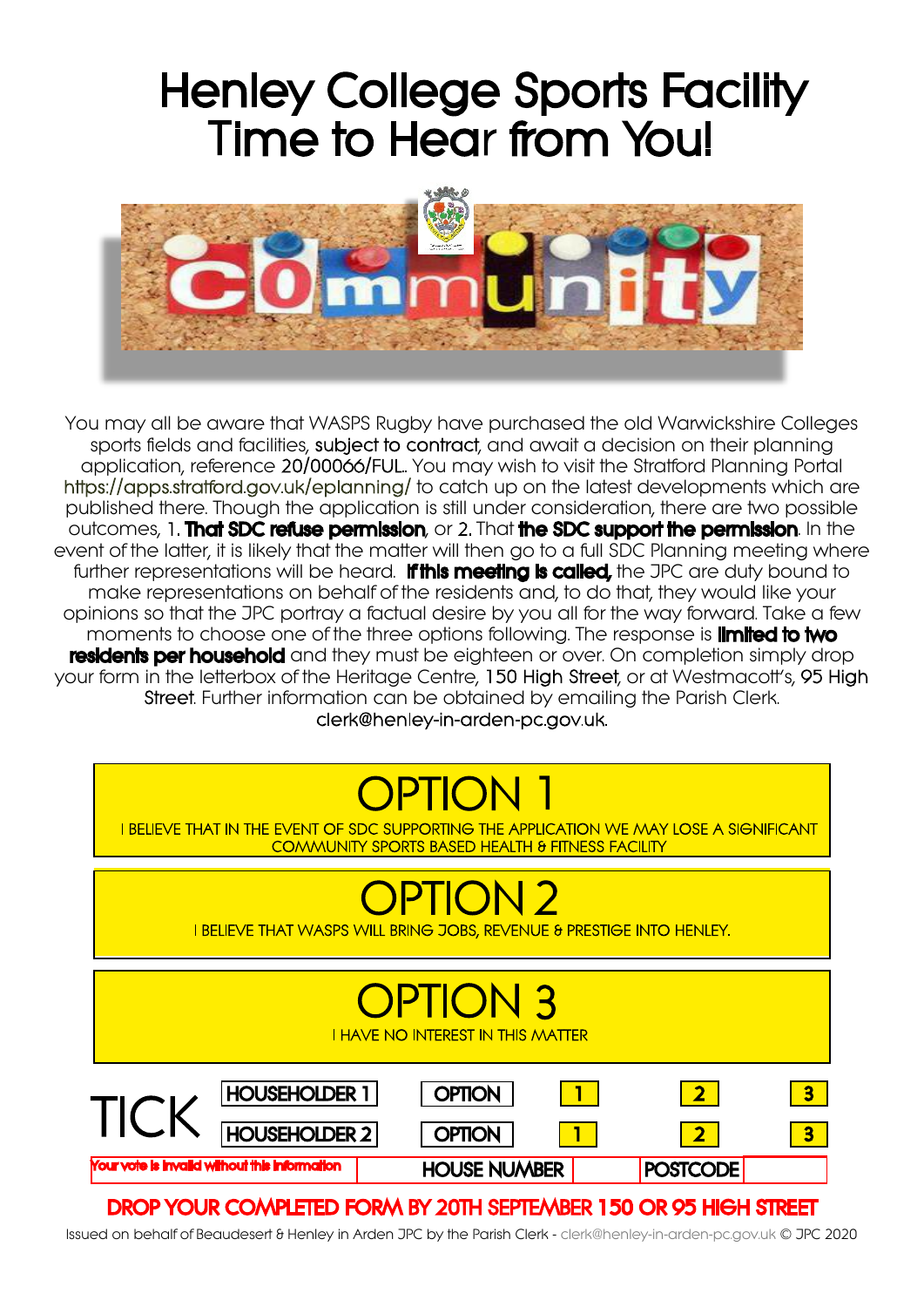

### September 2020

Following the recent lock-down, Beaudesert and Henley Joint Parish Council would like to get your opinion about what worked well in our town and any services that you think were missing or could be improved going forward into a second wave or a local lock-down.

Please return your completed survey to the following address:

Please answer the questions by ticking the appropriate box

1. Did you get a letter from the Government, or notification from a health professional, telling you to self-isolate for up to 12 weeks?

| -5 |  |
|----|--|
| ı  |  |

2 Are you aged 70 or over?



3. I will be able to self-isolate if I get COVID-19 e.g. I have people that will help to get shopping/prescriptions.

| AGRFF           |  |
|-----------------|--|
| DISAGRFF        |  |
| <b>NOT SURE</b> |  |

4. Self-isolation can be tough on mental health and loneliness. Would you like to see a befriending service offered in the community?



YES - I WOULD CONSIDER VOLUNTEERING TO HELP THIS SERVICE

5. Would you be willing to volunteer to help in the community delivering shopping or prescriptions?